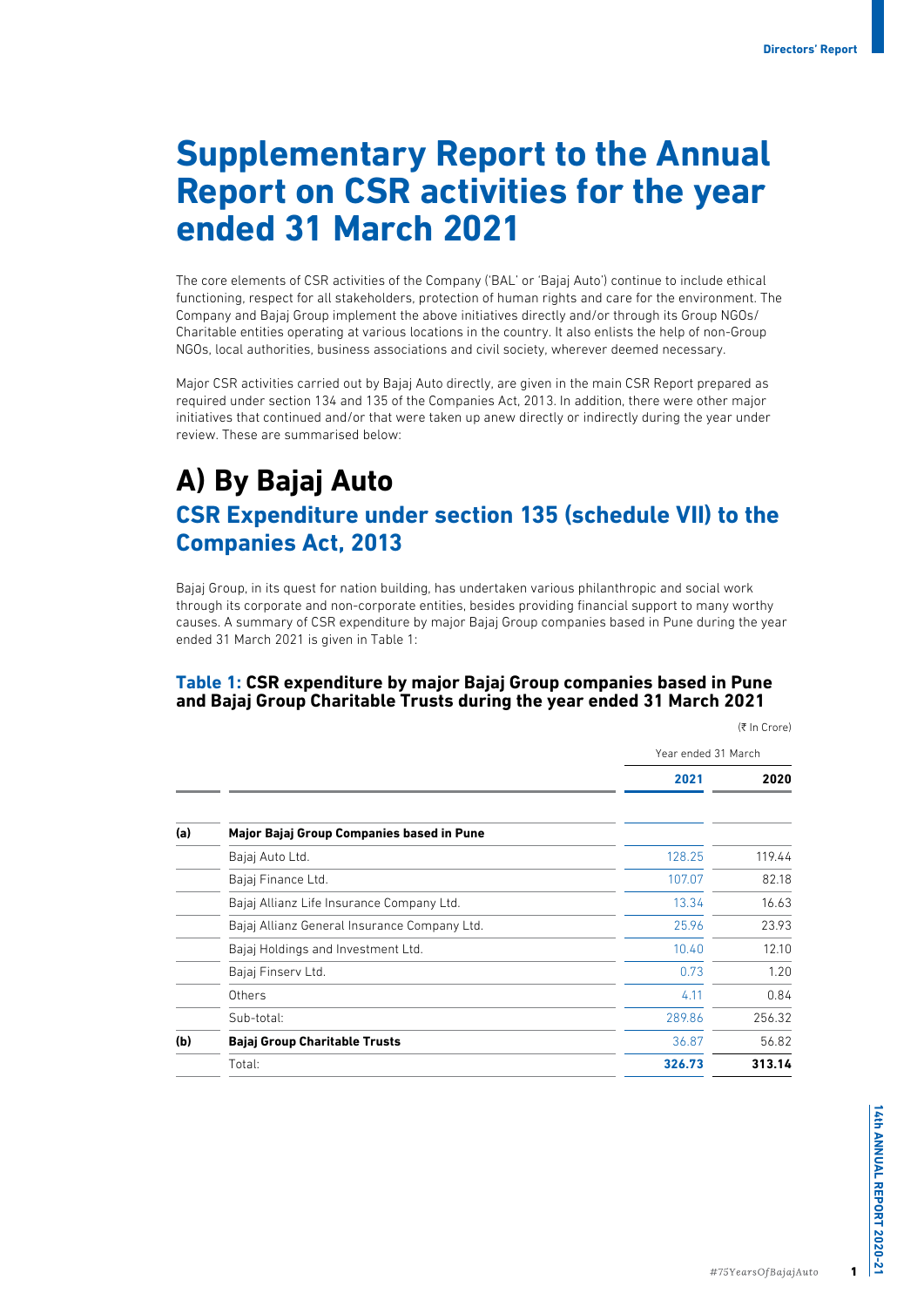Further, a summary of the sector-wise/category-wise CSR expenditure is given in Table 2 below:

#### **Table 2: Sector-wise/Category-wise summary of CSR expenditure by Bajaj Auto during the year ended 31 March 2021**

|                                                                        |                                         | (₹ In Crore)                          |  |
|------------------------------------------------------------------------|-----------------------------------------|---------------------------------------|--|
| Sr. No. Sector                                                         | <b>Schedule VII</b><br>clause reference | <b>Amount spent</b><br>during 2020-21 |  |
|                                                                        |                                         |                                       |  |
| <b>Healthcare</b>                                                      | (i)                                     | 53.34                                 |  |
| Includes -                                                             |                                         |                                       |  |
| Jankidevi Bajaj Gram Vikas Sanstha                                     |                                         | 29.70                                 |  |
| Homeopathic research and Charity                                       |                                         | 5.00                                  |  |
| Prana                                                                  |                                         | 2.20                                  |  |
| Kamalnayan Bajaj Hospital/Marathwada Medical and<br>Research Institute |                                         | 3.90                                  |  |
| IBU - PPE KIT Under CSR - CV DEPT                                      |                                         | 2.08                                  |  |
| Ruby Hall                                                              |                                         | 1.57                                  |  |
| Sri Aurobindo Society                                                  |                                         | 1.50                                  |  |
| Other projects                                                         |                                         | 7.38                                  |  |
| <b>Education and livelihood</b>                                        | (ii)                                    | 29.21                                 |  |
| Includes -                                                             |                                         |                                       |  |
| Kailash Satyarthi Children's Foundation                                |                                         | 4.10                                  |  |
| United Way of Delhi                                                    |                                         | 2.05                                  |  |
| Lend a hand of India (LAHI)                                            |                                         | 1.94                                  |  |
| BAIF Institute for Sustainable Livelihoods and<br>Development (BISLD)  |                                         | 1.65                                  |  |
| Room to Read                                                           |                                         | 1.51                                  |  |
| Bharatiya Yuva Shakti Trust (BYST)                                     |                                         | 1.20                                  |  |
| Sasakawa India Leprosy Foundation                                      |                                         | 1.19                                  |  |
| Shiksha Mandal                                                         |                                         | 1.00                                  |  |
| Society of St. Ursula                                                  |                                         | 1.00                                  |  |
| Other projects                                                         |                                         | 13.63                                 |  |
| Environment, conservation of natural resources, etc.                   | (iv)                                    | 30.06                                 |  |
| Includes -                                                             |                                         |                                       |  |
| Paani Foundation                                                       |                                         | 6.70                                  |  |
| FES (Foundation for Ecological Security)                               |                                         | 5.00                                  |  |
| Marathwada Gramin Vikas Sanstha                                        |                                         | 4.23                                  |  |
| Action for Agricultural Renewal in Maharashtra (AFARM)                 |                                         | 4.00                                  |  |
| The Development Support Center (DSC)                                   |                                         | 3.00                                  |  |
| BAIF Institute for Sustainable Livelihoods and<br>Development (BISLD)  |                                         | 2.92                                  |  |
| SPARSH- Center for participatory learning                              |                                         | 1.37                                  |  |
| Canine Control and Care Trust (CANINE)                                 |                                         | 1.29                                  |  |
| Other projects                                                         |                                         | 1.55                                  |  |

BAJAJ AUTO LIMITED **BAJAJ AUTO LIMITED**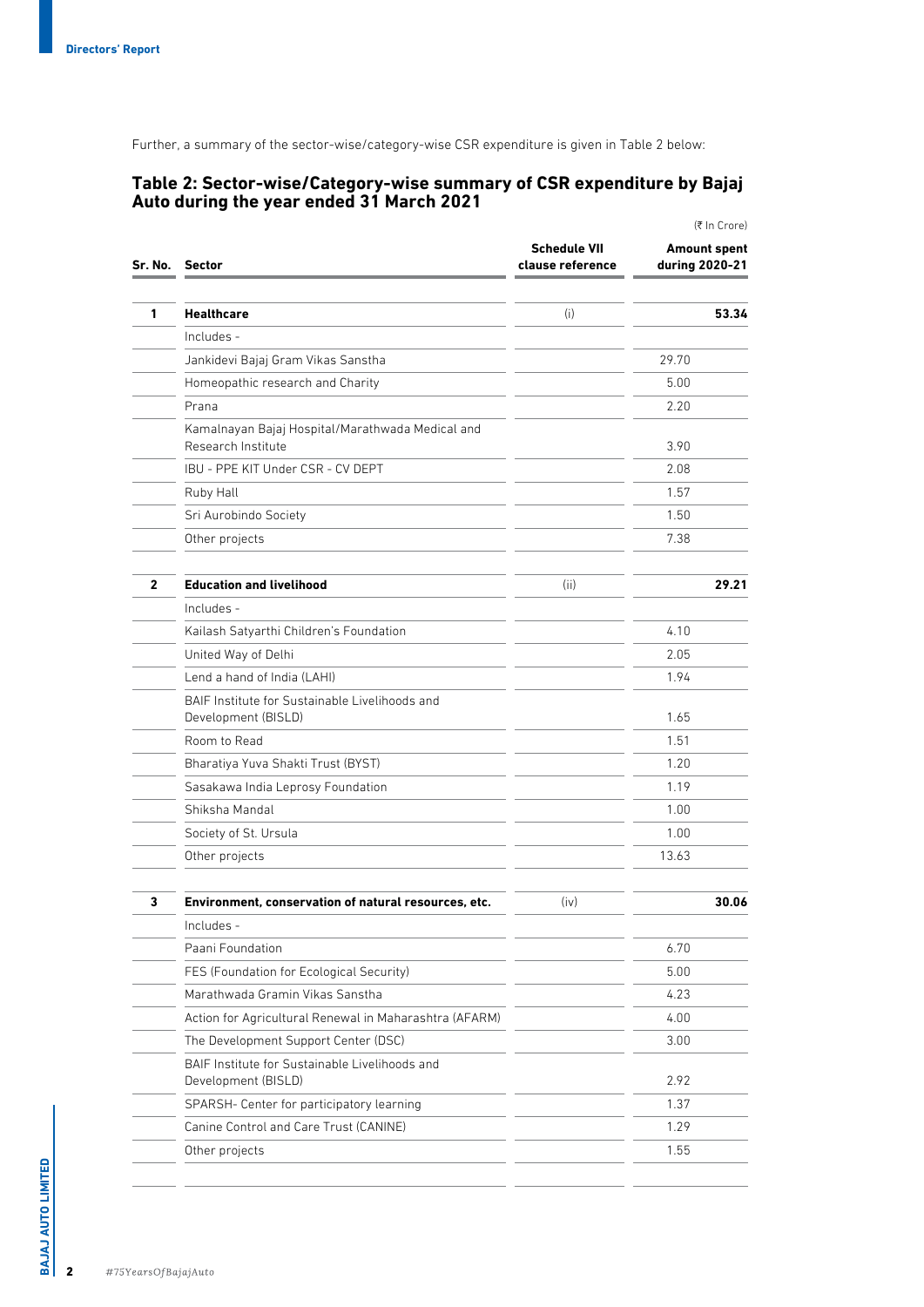$(7 \ln C \text{core})$ 

|   | Sr. No. Sector                                     | <b>Schedule VII</b><br>clause reference | <b>Amount spent</b><br>during 2020-21 |
|---|----------------------------------------------------|-----------------------------------------|---------------------------------------|
| 4 | Protection of national heritage, art, culture etc. | (v)                                     | 1.00                                  |
|   | Brahma Vidya Mandir, Pavanar (Via JBGVS)           |                                         | 1.00                                  |
| 5 | <b>Technology Incubators</b>                       | (ix)                                    | 10.00                                 |
|   | <b>IIT Bombay</b>                                  |                                         | 10.00                                 |
| 6 | <b>Rural Development Projects</b>                  | (x)                                     | 1.76                                  |
|   | Jankidevi Bajaj GramVikas Sanstha- IRDP            |                                         | 1.76                                  |
| 7 | <b>Others (including overheads)</b>                |                                         | 2.85                                  |
|   | Total:                                             |                                         | 128.22                                |
|   | Previous year's total                              |                                         | 119.44                                |

#### **Highlights of sector-wise activities by Bajaj Auto Ltd.:**

### **HEALTH**

During the period under review, your Company has disbursed an amount of  $\bar{\tau}$  53.34 Crore in the healthcare sector. Some major projects worth mentioning are:

#### **COVID -19 Pandemic:**

The FY 2020-21 was primarily characterized by COVID-19 pandemic and the need to augment public and private infrastructure to address the pandemic. The Bajaj Group pledged ₹100 Crore to the fight against Covid-19. Working with the government and a network of two hundred plus NGO partners, the Group committed itself to ensure that resources like access to healthcare and other necessities of life reach those who need it the most.

Following are the details of Covid -19 response funds committed by Bajaj Group of companies:-

| Name of Donor Auto Ltd. | Bajaj | Bajaj<br>Finance Ltd. | Bajaj<br><b>Holdings and General</b><br><b>Investments</b><br>Ltd. | Bajaj Alliance Bajaj<br><b>Insurance</b> | <b>Alliance Life</b><br>Insurance<br><b>Company Ltd. Company Ltd. Commitment</b> | Total |
|-------------------------|-------|-----------------------|--------------------------------------------------------------------|------------------------------------------|----------------------------------------------------------------------------------|-------|
| Amount<br>in ₹ Crore    | 40    | 40                    | 8                                                                  | 8                                        | 4                                                                                | 100   |

Some of the notable contribution made by BAL towards Covid response are as follows:

#### **Pune's largest COVID-19 care centre set up in Lohegaon, Vimannagar**

The Bajaj Group partnered with Annamrita Foundation, Bharatiya Jain Sangathana and Pune Municipal Corporation to support up a 2,800 bed of COVID-19 Care facility (CCC) in Viman Nagar, Pune that would reach out to the underprivileged people in need of isolation.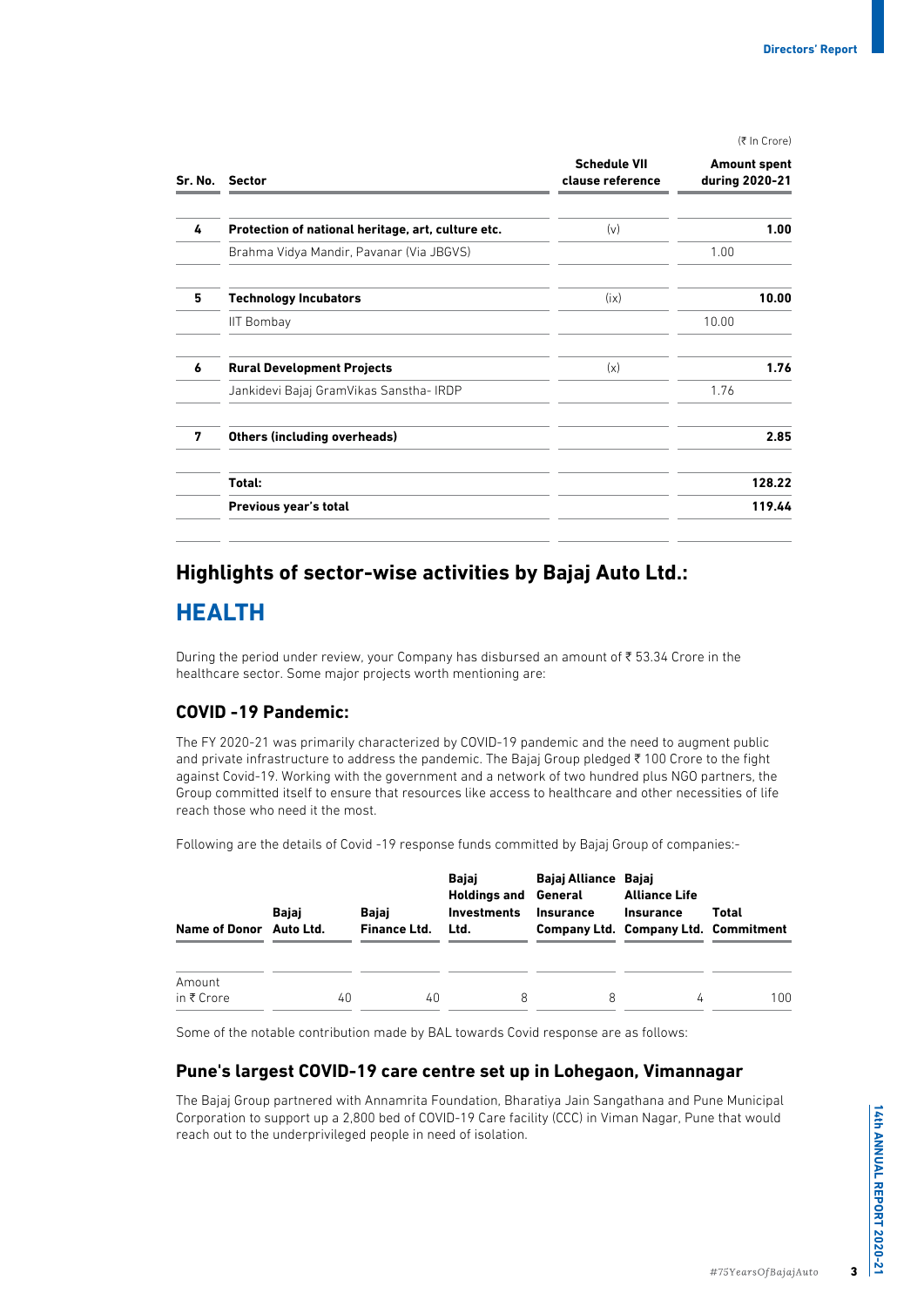#### **Upgradation of twenty public health care facilities in Pune, Udham Singh Nagar, Sikar and Aurangabad**

The Bajaj Group has identified 20 Public Health facilities in Pune, Sikar, Aurangabad and Udham Singh Nagar to upgrade them with infrastructure. High-end medical equipment like HFNOs and Health Cubes were distributed to the identified facilities to reduce the burden on hospitals and speed up laboratory testing.

#### **Safe Commute Campaign in Partnership with Uber**

BAL initiated a campaign that involved distribution of Safety Partitions, (between driver and riders), disinfectant solutions, hand sanitizers, masks and mechanical spray bottles to auto drivers. The Safe Commute Campaign in partnership with Uber was piloted in Gurgaon and later rolled out PAN India, leading to the distribution of One Lac safety partitions to auto drivers across twenty cities in India.

#### **Support through PPE kits and Meals**

The Bajaj Group partnered with the Pune Platform for COVID Response (PPCR) to procure PPE Kits for hospitals in Pune and for district administrations in Udham Singh Nagar, Sikar and Aurangabad. About ₹4.50 Crore worth of PPE kits were distributed to frontline healthcare workers. About a total of 20 lacs meals or ration equivalent were provided to migrants in distress in Maharashtra, Uttarakhand and Rajasthan.

#### **Distribution of Immunity Boosters**

BAL-funded Prana Homeopathic Clinic has partnered with Jankidevi Bajaj Gram Vikas Sanstha (JBGVS) (the social outreach arm of the Bajaj Group) towards distribution of 75,000 vials of immunity boosters Camphora-1 across various locations in Pune and Aurangabad.

#### **Other Projects**

The support to key ongoing projects was also continued with the projects of COVID-19 pandemic continuing to be critical for well-being of the poorest-of-the-poor. The details of other notable projects are as follows:

#### **Sri Aurobindo Society**

Sri Aurobindo Society is an international not-for-profit organization working with organizations and individuals to contribute to national transformation. Bajaj Auto Limited made a contribution of  $\bar{\tau}$  1.5 Crore in FY 20-21 towards the restoration and renovation of "Auro-Agri"- Global Centre of Excellence for Integral Yoga (GCEIY) that would be housed at Sri Aurobindo Society, located on the main beach road of Pondicherry (Puducherry).

#### **Centre for Applied Research and People Engagement, Aurangabad (CARPE)**

The objectives of the partnership with CARPE was to create a Solid Waste Management practice in the six urban local bodies in Rajgurunagar along with Khed and ensure waste segregation and awareness regarding the same amongst the community people. With BAL, CARPE has two projects, one at Aurangabad and the other in Pune rural (Khed block) of total value of ₹1.48 Crore of which ₹0.19 Crore has been disbursed in the period under review.

#### **Cochlea Pune for Hearing and Speech**

Through this project, support was created for Swaranaad pre-school for children with hearing impairment by renovating/ refurbishing sixteen classrooms, four therapy rooms and two classrooms for conducting teachers training program. The total value of the project is  $\bar{\tau}$  0.65 Crore of which  $\bar{\tau}$  0.19 Crore has been disbursed in the period under review.

## **ENVIRONMENTAL SUSTAINABILITY**

BAL has adopted an environment-friendly approach in all its Company initiatives, manufacturing processes and technological innovations. The same is extended to CSR as BAL supports multiple initiatives such as water conservation in the drought-prone districts of Aurangabad and spring revival in the distant locations of Kumaon.

4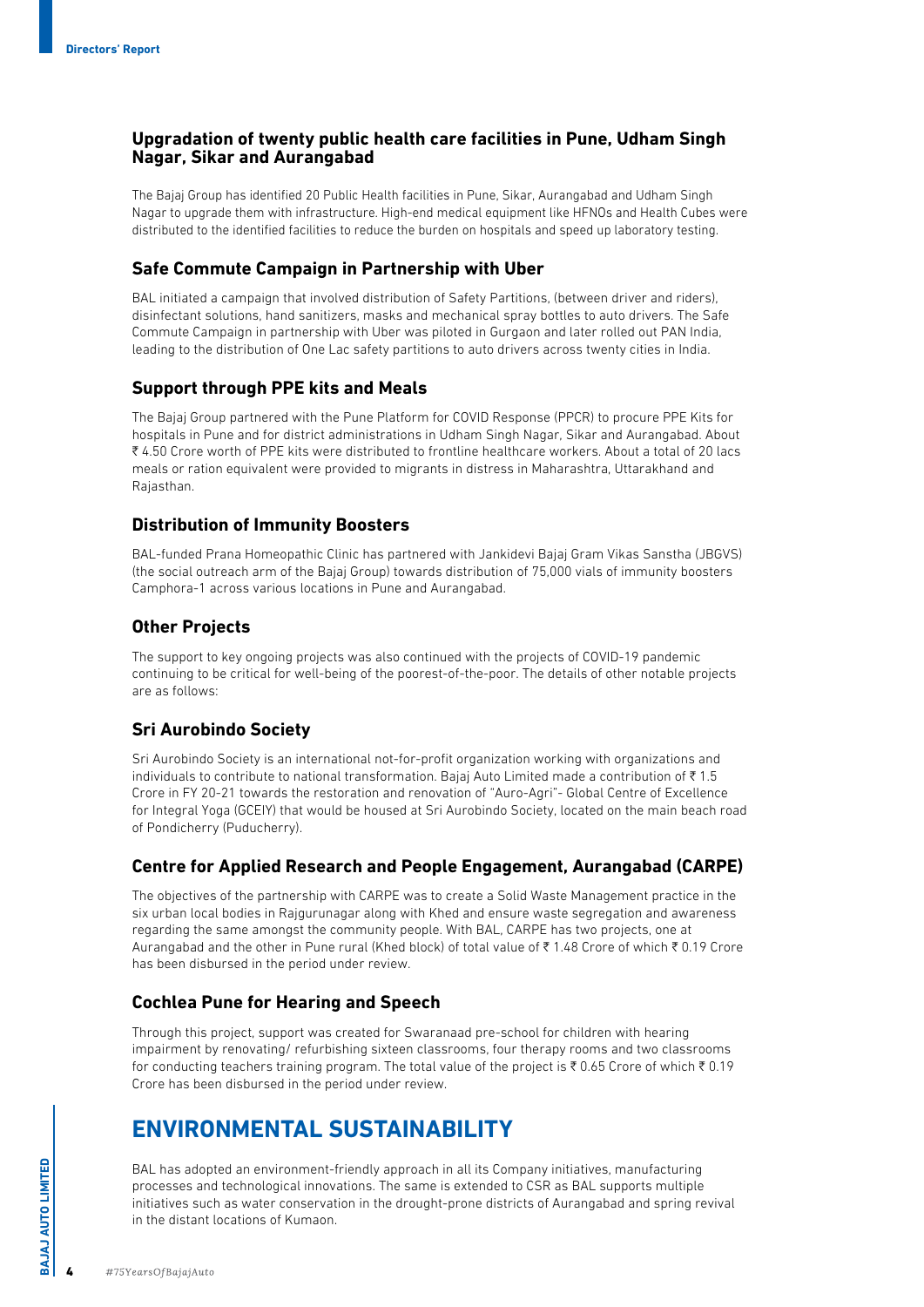During the year under review, BAL has made a fund allocation worth of  $\bar{\tau}$  30.06 Crore in the Environmental Sustainability sector. Some of the key associations are: -

#### **Foundation for Ecological Security (FES)**

BAL supports FES with a contribution of  $\overline{\xi}$  5.00 crore towards a project that aims at restoration of water resources in water scarce and ecologically degraded dryland regions of Southern Rajasthan, droughtprone Vidarbha regions in Maharashtra and in the hilly drylands of the Deccan region in Andhra Pradesh and Karnataka. The project started in 2018 with an approved amount of  $\bar{\tau}$  27.00 crore for a period of five years.

#### **Paani Foundation**

Paani Foundation is a not-for-profit company set up by Aamir Khan, Kiran Rao and others in January 2016 to work towards creating a drought-free Maharashtra. BAL is supporting the cause with a contribution of  $\bar{\tau}$  6.7 crore in FY 20-21. The phase II of the Water Cup that BAL is supporting seeks to create scientific approach to water data collection, adoption of water efficient agricultural practices and ecological restoration of grasslands and forested areas.

#### **Bajaj Water Conservation Project (BWCP)**

Most parts of Central Maharashtra, including Marathwada and Vidarbha face repeated drought. Most of the villages are tanker fed for 6 to 9 months in a year. With the aim of conservation of water, Bajaj CSR launched the project in two phases in Aurangabad District.

The first phase of Bajaj Water Conservation Project (January 2015 -December 2017) was launched in 51 villages of Paithan, Gangapur Taluka of Aurangabad District, where a total of ₹ 20.40 Crore was funded by BAL.

The second phase of Bajaj Water Conservation Project (December 2017 – March 2022) was launched in 110 villages of Gangapur and Aurangabad Talukas of Aurangabad District, where a total of  $\bar{\tau}$  123.00 Crore was funded by BAL and the community contributed  $\bar{\tau}$  46.00 Crore for the project. The key activities undertaken during second phase were water resource development, capacity building, livelihood enhancement through alternate livelihoods, soil conservation and plantation, water use efficiency and productivity enhancement. The disbursed amount for FY 2020-21 is  $\bar{\xi}$  9.92 Crore.

## **EDUCATION**

BAL focuses on primary education with an aim to address issues related to:

- **•** Low learning outcomes
- Early childhood Education
- Dropouts and lack of access to formal schooling

BAL launched a Bajaj Education Initiative aiming to improve the quality of education in its core areas through infrastructure development and capacity building of students, teachers and parents. Besides this, BAL has also funded multiple programs that focus on primary school education and the education of disabled children.

During the year under review. BAL has made a fund allocation worth of  $\bar{\tau}$  14.3 Crore in the education sector. Some of the key associations are as follows: -

#### **Kailash Satyarthi Children's Foundation (KSCF)**

During the year under review, BAL has contributed  $\bar{\tau}$  4.00 Crore towards the project "Campaign against child trafficking and child sexual abuse" in this fiscal year. The project seeks to undertake a year-long campaign with a premier TV channel and make legal representations of cases of child trafficking and child sexual abuse in Fast Track Courts in twenty targeted districts.

#### **Women's organization for Socio-Cultural Awareness (WOSCA), Aurangabad**

Under WOSCA, a Science program for government schools known as 'Life-Lab' was started in 2013. In last eight years, Life-Lab project has worked with more than 1,500 schools across eleven states, impacting over 6.5 Lacs students with the support of more than 30 corporate donors. With the support of ₹1.15 Crore from BAL, WOSCA was successful in launching a pilot in 36 schools in Aurangabad,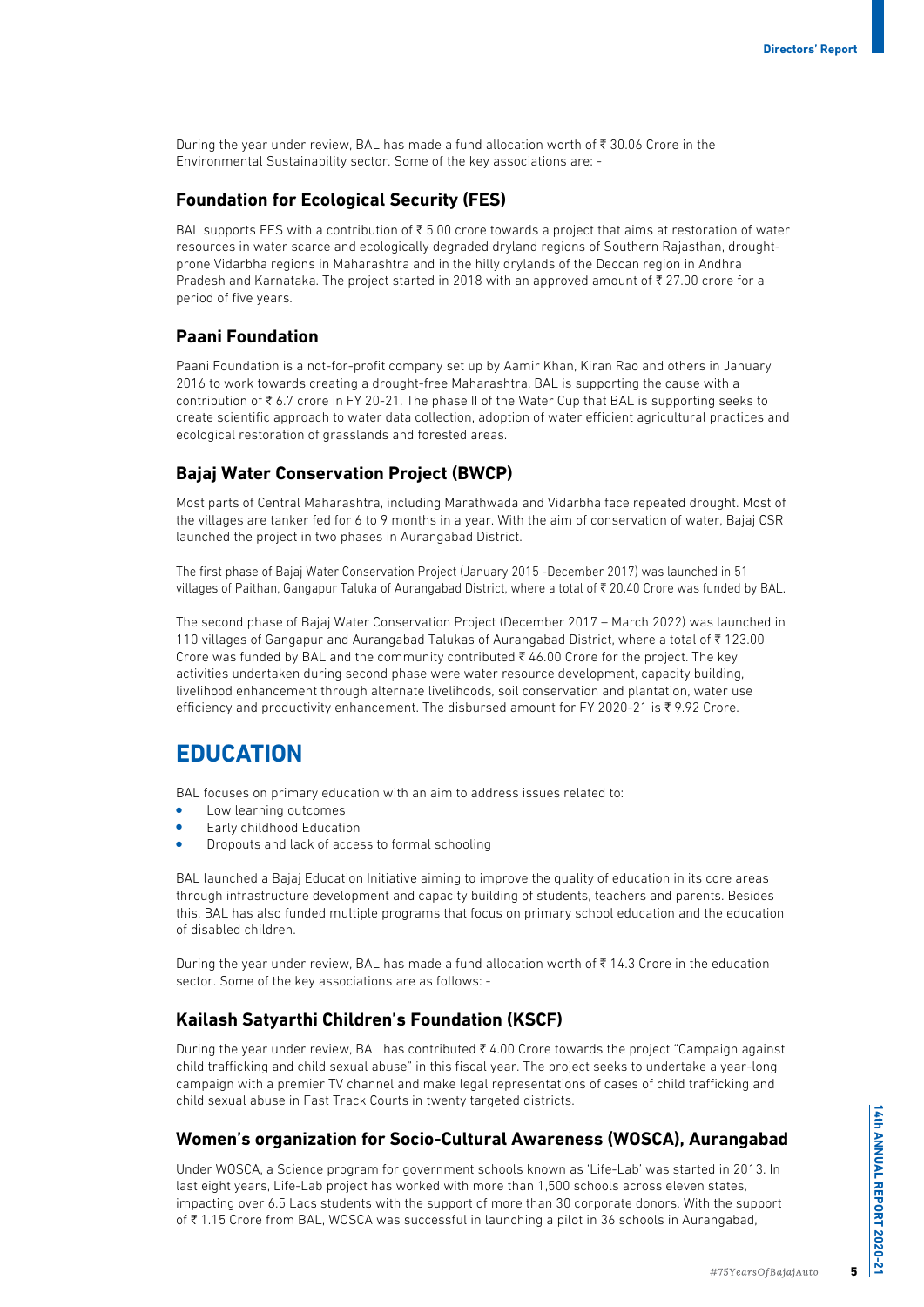Maharashtra with a reach of up to 9,660 students between Grades 3 to 10 in the FY 2020-21. The disbursement in FY 2020-21 is  $\bar{\tau}$  0.35 Crore.

This was achieved by setting up demonstrations-based Science Labs in dedicated science rooms in each school. The project aims to create a classroom environment of Fun and Engagement for children that will inspire them to enjoy science and pursue STEM careers in their lives. Project completed in January 2021.

#### **AASRAA Trust, Uttarakhand**

The 'Wings of Doon' program, of AASRAA Trust, aims to provide mentorship, guidance and educational support to children who have been successfully mainstreamed into regular schools. With support of Bajaj CSR, Wings of Doon supported 994 beneficiaries. The approved amount for the project is  $\bar{\tau}$  3.00 Crore for a period of three years. The funds disbursed for the project in this FY is  $\bar{\tau}$  0.57 Crore.

#### **Lend a Hand India, Rajasthan & Uttarakhand**

BAL is supporting 'Lend a Hand India' for a three-year intervention aimed at improving access and quality delivery of skill education in secondary/ higher secondary schools in the state of Rajasthan and Uttarakhand. The project has two primary objectives – Firstly, to launch model multi skill vocational education program in 20 schools (10 each in Sikar, Rajasthan and Udham Singh Nagar, Uttarakhand). Secondly, to provide technical and project management support to the State Governments of Rajasthan and Uttarakhand in scaling the vocational education in 1,105 schools (905 in Rajasthan and 200 in Uttarakhand). Overall the program seeks to reach out to 121,600 students through a blend of direct and systemic capacity building interventions. The total approved amount for the project is  $\bar{\tau}$  10.61 Crore over a period of three years. The total funds disbursed for the project in this FY is  $\bar{\tau}$  1.94 Crore.

### **LIVELIHOOD**

BAL has worked with partner NGOs to support enhancement of Farm based livelihood as well as explore augmentation of Non-Farm livelihoods. Creation of micro-enterprises at individual and group levels is a key part of the strategy.

During the year under review, BAL has made a fund allocation worth of  $\bar{\tau}$  15.11 Crore in the livelihood sector. Some of the key associations are as follows: -

#### **IIT Bombay**

BAL has supported the construction of Rahul Bajaj Technology Innovation Centre (RBTIC) to help undertake research and conduct education programmes to understand the conditions of the weaker sections of the society. To support the construction of the RBTIC, BAL has made a contribution of  $\bar{\tau}$ 10.00 Crore in FY 20-21.

#### **Bharatiya Yuva Shakti Trust (BYST-Youth Entrepreneurship Development Program)**

The program, run by BYST, includes supporting underprivileged young entrepreneurs by supplementing financing based on the assessment done by the mentors assigned to them who are drawn from the similar industry and who gives voluntary personalized advice and support. The young entrepreneurs are nurtured till they reach a level where not only are they self-sufficient, but also they in turn make a valuable contribution to society through creation of wealth and employment. BAL has made commitment of  $\bar{\tau}$  10.00 Crore to mentor 1,000 youths through BYST and help them build their enterprise. The project has reached out to 130 youth entrepreneurs. The amount disbursed in  $FY$  2020-21 is  $\overline{z}$  1.20 Crore.

#### **Sasakawa India Leprosy Foundation(S-ILF)**

Under this program, BAL has committed ₹ 2.31 Crore to support 216 leprosy-affected people in building their own enterprises. The project has impacted 108 beneficiaries and out of the total approved amount, BAL has disbursed  $\overline{\xi}$  1.19 Crore in the reporting period.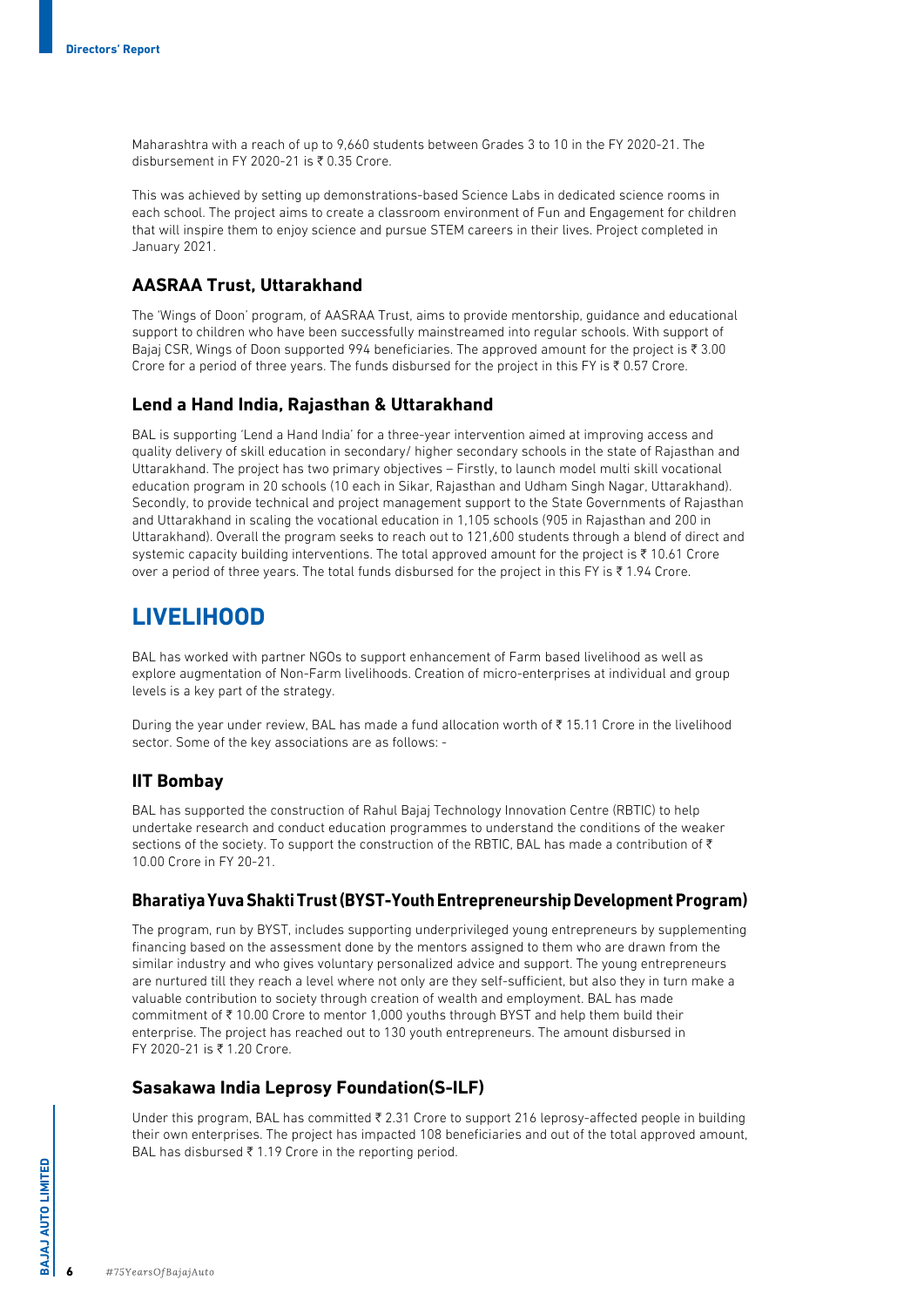# **B) THROUGH BAJAJ GROUP TRUSTS General Activities**

For over a century now, much before the word CSR found a place in corporate vocabulary, we at Bajaj Group, with quest for nation building, have been directly or indirectly, proactively contributing, through our various public charitable trusts, for social and economic development of communities in which we operate, that distinctly impacts the quality of life of the weaker sections of the society and the poorest living in thousands of villages that are in the hinterland of our country.

Over a century ago, the Founder, Shri. Jamnalal Bajaj, a great visionary and philanthropist, instinctively took an unprecedented step of using business to serve society, and next generations have successfully taken it forward.

The details of charitable activities done through our trusts:

- **Integrated rural development activities, rural transformation through model villages and** villages' adoption.
- <sup>l</sup> Formal and non-formal education through Anganwadis, Balwadis, Schools, Colleges, Technical and Management Institutions and Science centres, Adult Literacy etc.
- <sup>l</sup> Healthcare and community welfare through hospitals and medical research Institutions for enhancing access to top class, but affordable healthcare for the economically underprivileged.
- <sup>l</sup> Sustainable livelihood through integrated agriculture development, skill development and vocational training, self- help groups, farmer's co-operatives, women upliftment and women empowerment.
- Supporting Art, Culture and Heritage.
- **.** Sports promotion and development.
- Awarding and honouring people, who have aligned themselves for community development through constructive programmes.
- Contributing for Sanitisation and Hygiene.
- Ecological Conservation and Environment Development and many more areas.

#### **Category-wise summary of donations given by Trusts in FY 2020-21 is as follows:**

|                |                                                 | (₹ In Crore)<br>Year ended 31 March |       |  |
|----------------|-------------------------------------------------|-------------------------------------|-------|--|
|                |                                                 |                                     |       |  |
|                | Sr. No. Category of donations                   | 2021                                | 2020  |  |
|                | Education                                       | 11.65                               | 15.41 |  |
| $\overline{2}$ | Direct and Indirect Health (Medical)            | 5.90                                | 17.96 |  |
| 3              | Women and Child Welfare                         |                                     | 1.40  |  |
| 4              | Economic Development                            | 5.00                                | 1.10  |  |
| 5              | Social and Environmental + Constructive Program | 2.25                                | 2.35  |  |
| 6              | Rural Development                               | 5.45                                | 0.48  |  |
| 7              | Promoting Sports and Cultural Activities        | 5.79                                | 18.12 |  |
| 8              | Pandemic-Covid-19 Relief work (CO)              | 0.83                                |       |  |
|                | <b>Total</b>                                    | 36.87                               | 56.82 |  |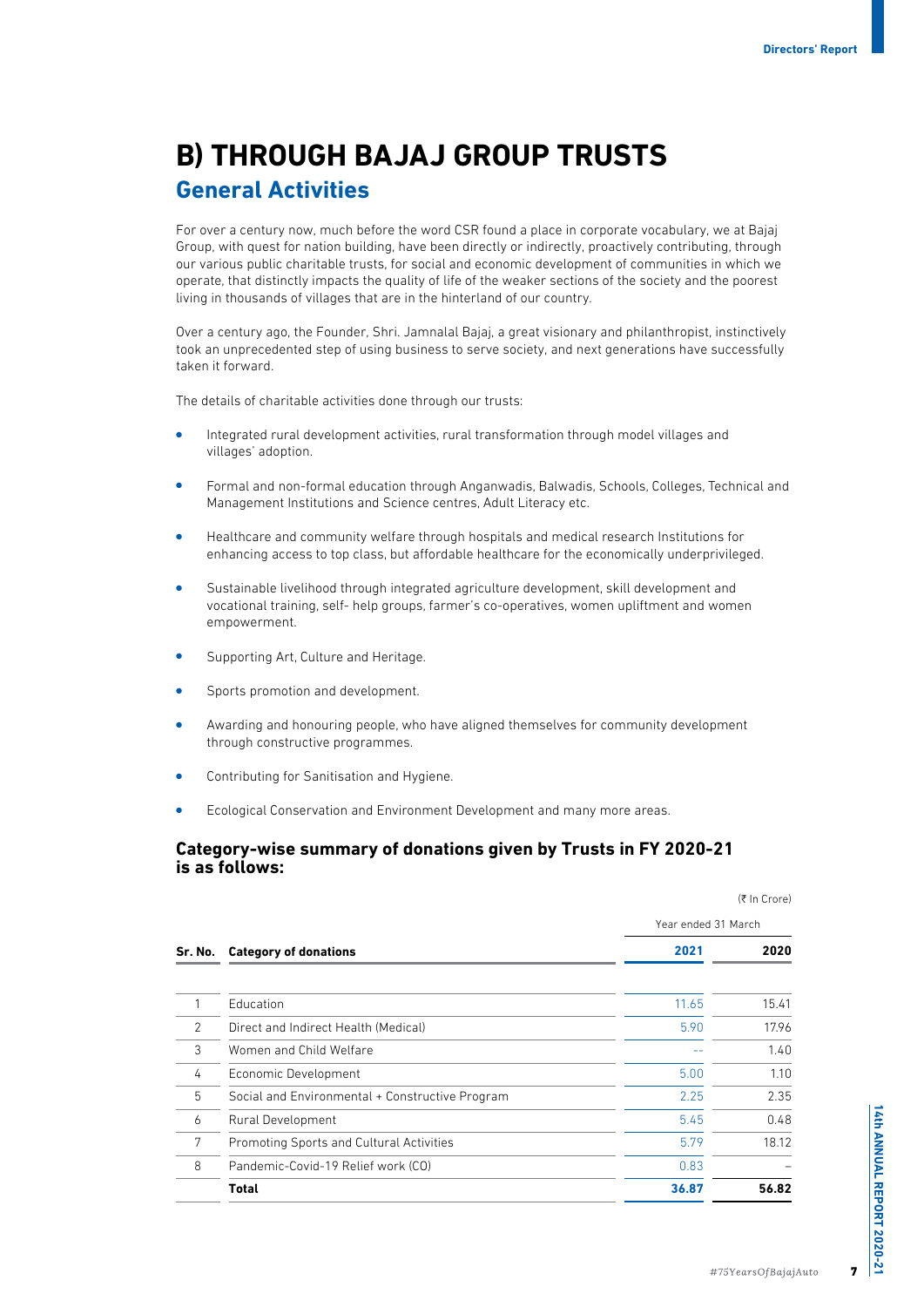- <sup>l</sup> Now we mention a few of our recent indirect initiatives which would see changing faces from dependency to freedom and backwardness to progress, in more ways than one, making a palpable difference in the society.
- Some of the completed and on-going projects are as below:

#### **Response to the Global Pandemic COVID -19**

- <sup>l</sup> The Bajaj Group has actively stepped in to fight the Coronavirus pandemic which has struck India hard. The Bajaj Group has spent an amount of ₹100 Crore to fight against COVID-19 in India. As response to the pandemic, the Bajaj Group has worked closely with the Government and its strong network of over two hundred plus NGOs and deployed measures to make resources available for fighting the Coronavirus.
- Since the nationwide lockdown was announced by the Central Government starting 24 March 2020, in order to curb the spread of Coronavirus, many businesses shut down their operations, leading to job losses of many thousands of daily wage workers, migrant labourers with no means of earning or eating.
- <sup>l</sup> Bajaj Group Trusts, through some NGOs, distributed dry ration, survival kits, readymade food packets etc. to over 50,000 beneficiaries for about four to five months, in different parts of the country.
- <sup>l</sup> The survival kits included dry ration, vegetables, essential medicines, hand sanitizers, masks, soap etc.
- Readymade food packets were supplied for couple of months to the most vulnerable and ignored community.

# **Medical:**

- <sup>l</sup> Bajaj Group Charitable Trusts with major financial support to Medical Research Foundation (Sankara Nethralaya, Chennai) and also to Sankara Eye Foundation, Coimbatore, making them one of the largest community eye care movements in the country.
- Some of the recently inaugurated world class hospitals are equipped with state of the art technology for providing highest quality eye care to the poorest of the poor.
- <sup>l</sup> Kamalnayan Bajaj Sankara Nethralaya Kolkata for the poorest of the poor of East and North East
- <sup>l</sup> Shri Kamalnayan Bajaj Eye Care, Jaipur for community of West and South West
- <sup>l</sup> With our Trust's financial support, Sadhu Vaswani Hospital, Pune have dedicated one entire floor for community eye care of Western Region.
- <sup>l</sup> Yet another world class hospital Shri Kamalnayan Bajaj Eye Care, Indore for the poorest of poor of Central India, has become operational since 1 January 2020.
- <sup>l</sup> Bajaj Group is also a major donor for Nav Bharat Jagriti Kendra to establish yet another upcoming world class eye hospital in Deoghar town, Jharkhand. The hospital will provide free services to over 75,000 to 80,000 patients per year to all those poorest rural and tribal community, suffering from glaucoma, refractive error, pterygium, retina problem, cornea problems, low vision etc. The hospital will be operational from August 2021.
- <sup>l</sup> We are also one of the major supporters for Plastic Surgery Library and Resource Centre of BYL Nair Hospital, Mumbai with an aim to provide education/ training related to plastic surgery, to improve the training of Plastic Surgeons and thereby making quality plastic surgery services available for a larger population.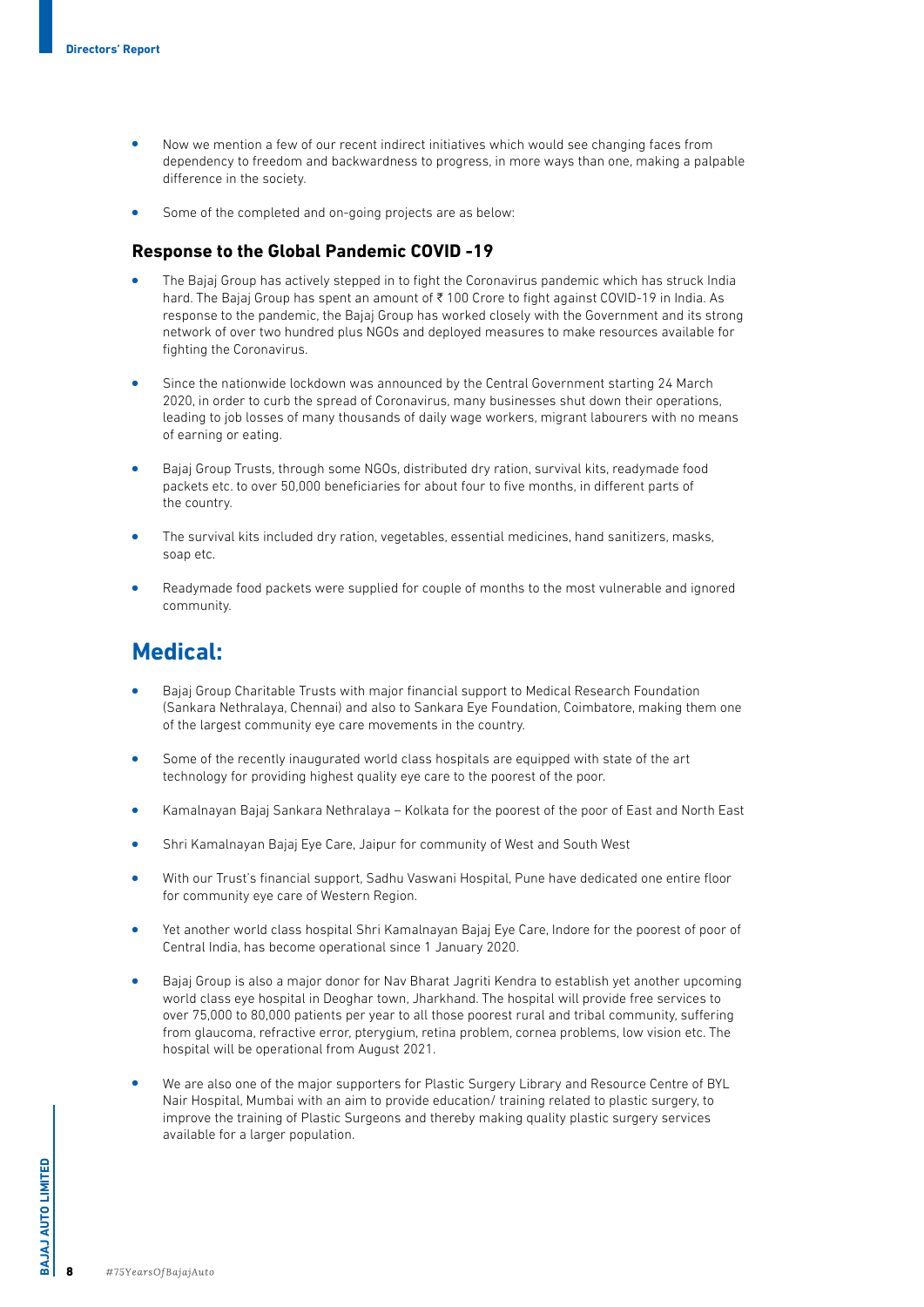- <sup>l</sup> At Loknayak Jai Prakash Eye Hospital, in a remote village of Jharkhand, with our support, have recently opened Smt. Jankidevi Bajaj Operation Theatre, where they intend carrying out about 12,000 free eye surgeries every year for poorest dalits.
- We are major supporter for SRCC Children's Hospital, which with the help of Narayana Hrudayalalya has launched its first paediatric hospital of international standard, with all the paediatric super specialities under one roof.
- <sup>l</sup> Supported Life Science Research Trust, Pune for Research and Development of Regenerative Medicines and it is named as Rahul Bajaj Centre for Regenerative Medicine.
- <sup>l</sup> Supported Eternal Heart Care Foundation and Research Institute, Jaipur for constructing a wing and in procurement of critical life-saving machines in Cardio Vascular surgery. The wing will be fully utilised for treatment of poorest of the poor patients in their Heart Ailments.
- We are also one of the major donors for expansion plan of Breach Candy Hospital Trust for its new tower with State of the Art Infrastructure, Equipment Facilities and Exceptional Healthcare Services. 20% of its beds will be reserved for the poorest of the poor community in all the services like Internal Medicine/ Critical Care, Cardiology, Obstetrics and Gynaecology, Oncology, Laparoscopy Surgeries etc. As a Gesture of Goodwill, the hospital management has decided to name the 10th floor of its new tower as Shri. Ramakrishna Bajaj Wing.

### **Education:**

- <sup>l</sup> At Banasthali Vidyapith, Rajasthan, we have supported University's relentless efforts in pursuit of excellence in education, where the students are focused on real world situations. We supported in creating systems with state of the art infrastructure, where about 3000 engineers would focus on a wide range of subjects in Electrical Engg. and Automations to design very specialised innovative projects.
- <sup>l</sup> Bajaj School of Automation is equipped with the most modern industrial set up, sophisticated laboratories to develop computer Integrated manufacturing aids and Advance Robotics Mechatronics Labs, Hydraulic and Pneumatic Labs, Virtual Learning Labs, E-Learning Labs etc. It focused on untapped potential of Indian Women.
- <sup>l</sup> We supported in building of their girl students hostel "Smt. Jankidevi Bajaj Shri Shanta Nishantam"
- We helped in developing and building of "Jamnalal Bajaj School of legal studies"
- <sup>l</sup> At Indian Institute of Technology, Powai, Bajaj Group Trusts have helped in creating 'Bajaj Chair Professorship' in the discipline of IDC (Industrial Design Centre), Computer Science and Engg, Electrical Engg and Mechanical Engg.
	- I. It is ongoing since the year 2007.
	- II. It is one of the highest honours awarded in the academic area and is reserved for the top faculty members at IIT, Bombay as an acknowledgement of their contributions to research and teaching
- <sup>l</sup> At IIT, Powai, we have supported in building a world class iconic building named 'Rahul Bajaj Technology Innovation Centre', which will be a seven storey building with about two Lacs square feet area and will consist of three departments:
	- I. SINE Society for Innovation and Entrepreneurship
	- II. IRCC Industrial Research and Consulting Centre
	- III. IDC Industrial Design Centre

All the three centres will facilitate the conversion of Innovative ideas, research activity into entrepreneurial ventures, to support existing industries to develop products to create manifold impact on society, development of eco-friendly products leading to the creation of wealth and social value through successful ventures and thus contributing to national growth.

The innovation centre is expected to be ready by August 2021.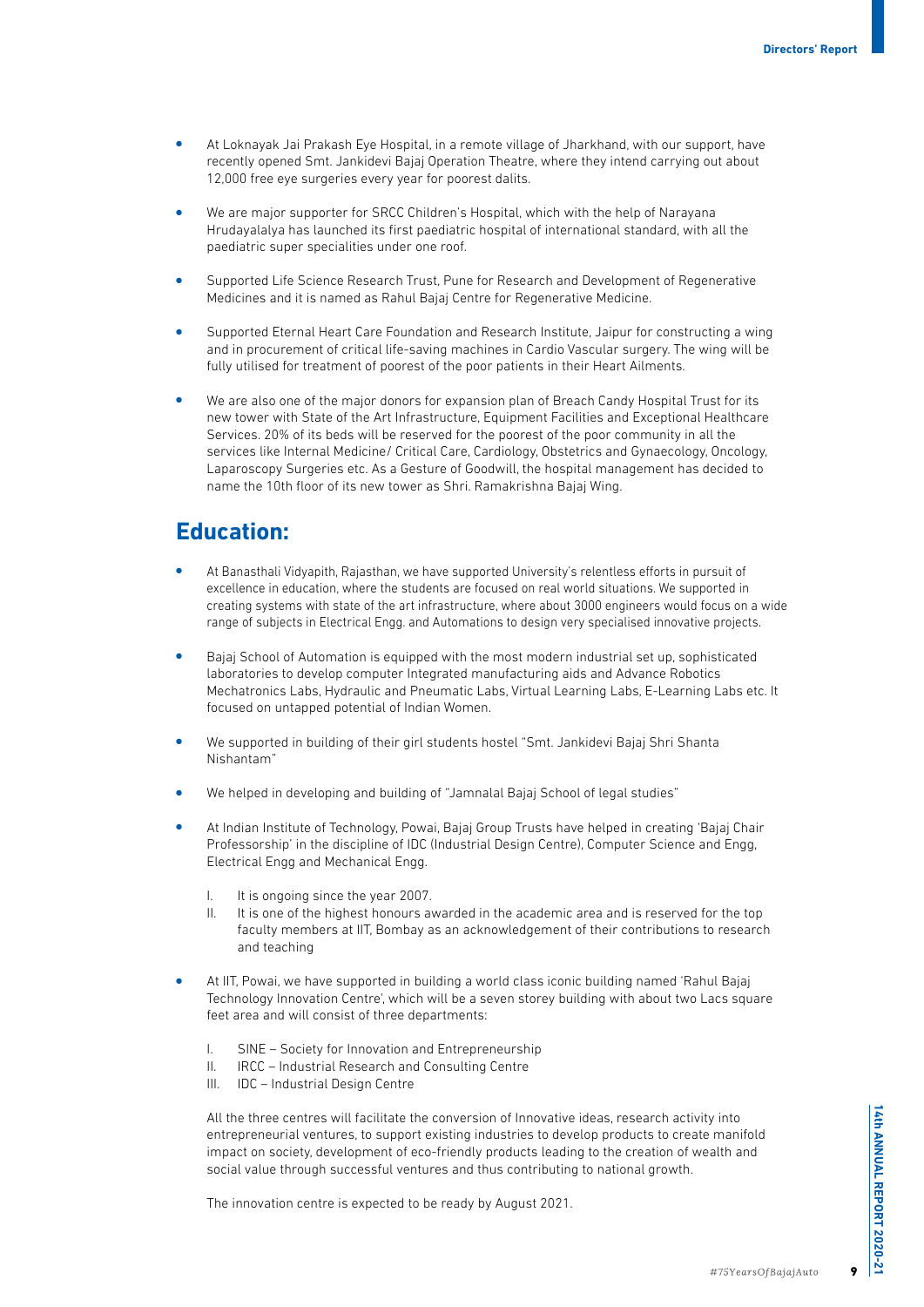- <sup>l</sup> Supported Ashoka University building, Kamalnayan Bajaj Hall of Residence. Ashoka University is engaged in providing liberal education at par with the best available in the world and aims to help the students become well-rounded individuals who can think and communicate critically and effectively about issues from multiple perspectives and can become leaders i.e. ethical leaders with commitment to public service.
- In association with Ananta Aspen Centre (AAC), we are regularly awarding 'Kamalnayan Bajaj Fellowship'. AAC is an independent educational and policy advocacy institution that promotes value-based leadership and open dialogue on important issues related to India's development to help speed up its transformation.
- <sup>l</sup> Supported Sadhu Vaswani Mission, in building Kamalnayan Bajaj Sanctuary Hall, in their world class International School. The hall will accommodate about 800 students at a time and they will conduct spiritual activities and meditation etc. for nurturing not only the mind and body but also the soul of the child.
- <sup>l</sup> Regularly supporting Vidya Pratishthan in starting and developing Kamalnayan Bajaj Institute of Engineering and Technology, in almost all the major engineering disciplines and developed unique way of imparting knowledge through project-based learning processes.
- <sup>l</sup> Supported Apte Wachan Mandir, Icharkaranji to build a new auditorium for its library with its collection of 75,000 books of historical importance.
- <sup>l</sup> Supported SNDT, Women's University, for starting Jankidevi Bajaj Institute of Management Studies for professional education for women.
- <sup>l</sup> Regularly supporting an engineering college Bajaj Institute of Technology, Wardha for construction of college building, Students' hostel building and running their regular activities.
- <sup>l</sup> Dakshina Bharat Hindi Prachar Sabha
	- I. Jamnalalji Bajaj was the first person to donate of  $\overline{\xi}$  79,000/- in the year 1918 when Mahatma Gandhi appealed to him for financial support and thereafter Dakshina Bharat Hindi Prachar Sabha, was formed in Chennai, to unite length and breadth of India, through one common Indian Language – Hindi.
	- II. Today, Sabha is a deemed university with over 15 Lacs students studying in various courses of Hindi language in 4 states of southern India.
	- III. The Sabha has been declared by the Parliament as an 'Institute of National Importance'. We continue supporting them even now.
	- IV. Now on the eve of centenary year of Sabha and out of humble respect to Shri Jamnalalji, they have constructed an additional building block in their existing Mahatma Gandhi CBSC School and it is named as "Jamnalal Bajaj Block".

### **Heritage:**

#### **Dr. Bhau Daji Lad Museum**

Dr. Bhau Daji Lad Museum (Formerly known as Victoria and Abert Museum) is a heritage building.

With the technical expertise of INTACH (Indian National Trust for Art and Culture Heritage) and permission of BMC, Bajaj Group supported Dr. Bhau Daji Lad Museum to carry out entire restoration and revitalisation, conservation and protection, entire restoration of culture/ architectural details of Mumbai, establishment of Museum shop, Conservation Laboratory, Documentation Centre, Art Gallery and Special Exhibition Gallery, maintenance and upkeep of library containing rare books, maps, periodicals and photographs.

The Museum today is one of the five 'must see' places in Mumbai and it is also listed in several travel sites. Even New York Times has mentioned about it.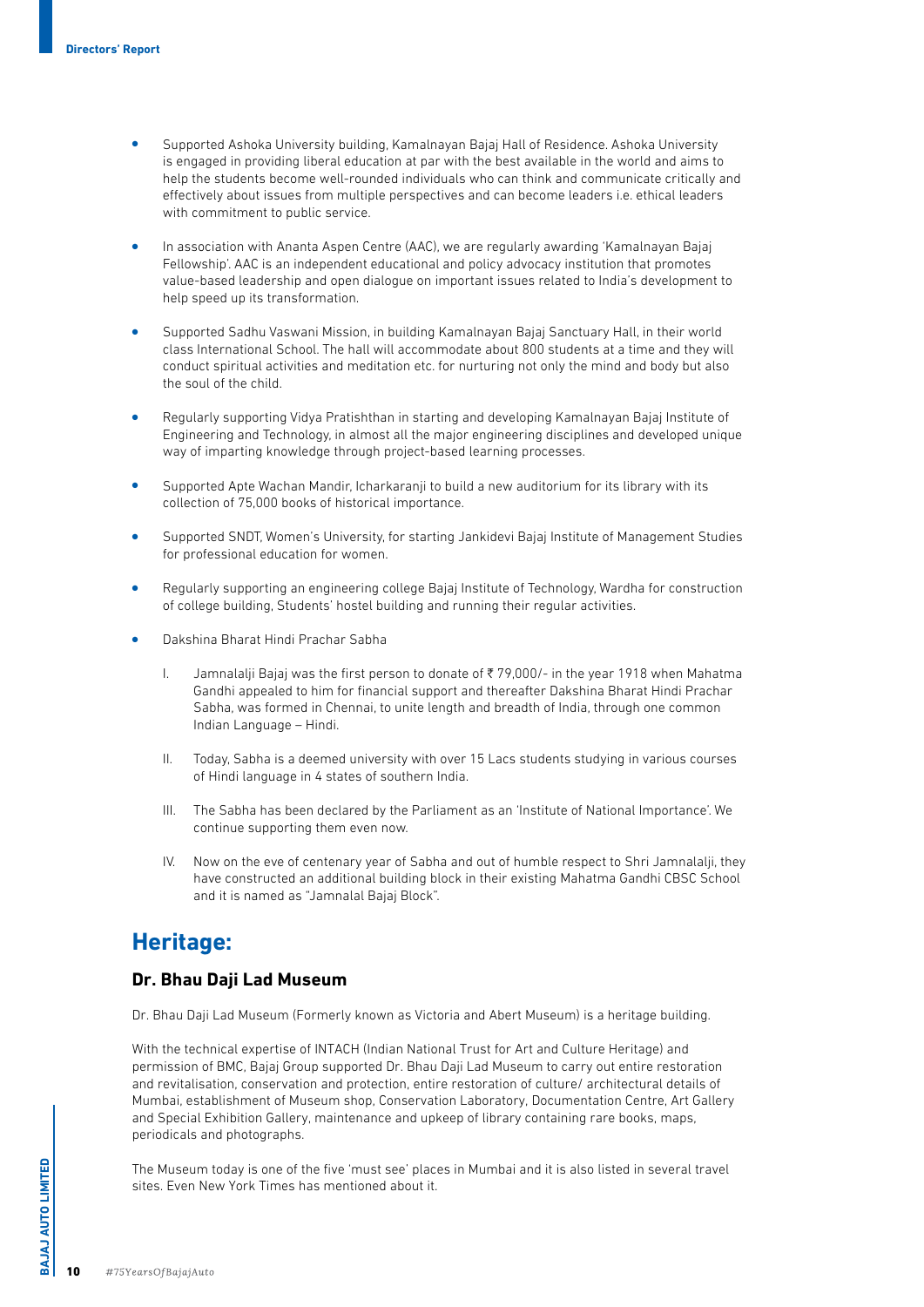It also seeks to serve the community as an institution dedicated to excellence in cultural education through exhibition and unique visual and intellectual media.

The art history courses conducted by the museum have been acknowledged by international luminaries.

#### **Byculla Railway Station**

It is one of the earliest railway stations on Central Railway and counts among the oldest in the country. It is a listed heritage structure.

We are supporting to restore this heritage structure to its former glory through NGO-I Love Mumbai and the restoration work has been undertaken by Abha Lambah, a well-known conservation architect.

The work started in July 2019 and is expected to be completed by July 2021.

#### **Film Heritage Foundation**

- I. For supporting the Conservation, Preservation and Restoration of moving images.
- II. To develop inter-disciplinary educational programs, develop films as educational modules, covering advocacy, preservation, education and outreach.
- III. To conduct Workshops/ Seminars on film preservation, restoration and preservation of audiovisual heritage.

#### **Sahapedia**

- I. Supported Cultural and Educational Enterprise to create a comprehensive online encyclopedia on Indian Culture, Heritage and Arts.
- II. Supported for creating comprehensive online multimedia knowledge repository on UNESCO World Heritage Site in Maharashtra on Chhatrapati Shivaji Terminus comprising articles, interactive maps, image galleries, heritage walk, interviews, documentary films etc.

## **Art and Culture:**

#### **Namaste America**

Regularly supported 'Namaste America' which deals in Indo American Association for Art and Culture with its main objective to promote and foster goodwill between the people of US and India in areas of Art, Education, Sports, Media, Entertainment, Science and Technology.

#### **Jairangam Jaipur Theatre Festival**

Supported 'Jairangam Jaipur Theatre Festival' with a vision of creating a national level festival, lasting one week, to resurrect, rejuvenate and redefine the aura and importance of performing arts. Jairangam is an acronym of Jaipur Rang Mahotsava.

- There were 22 best theatre plays
- 7 solo performances of International Level
- 200 Street Plays on contemporary social issues
- Theatre/ Painting/ Photography and Music
- Panel Discussions
- Over One Lac audiences, besides over 50,000 students
- Attended by celebrities of various fields of arts. literature, business industry etc.

#### **IMCTF**

Regularly supports Initiative for Moral and Cultural Training Foundation (IMCTF). It primarily acts as an idea generator, motivator and trainer to carry the value-building mission to schools, which is in real sense nation building. IMCTF spreads the six themes which include intellectual, devotional, artistic, music, poetic and sports competitions and thus infuse values for Nation Building.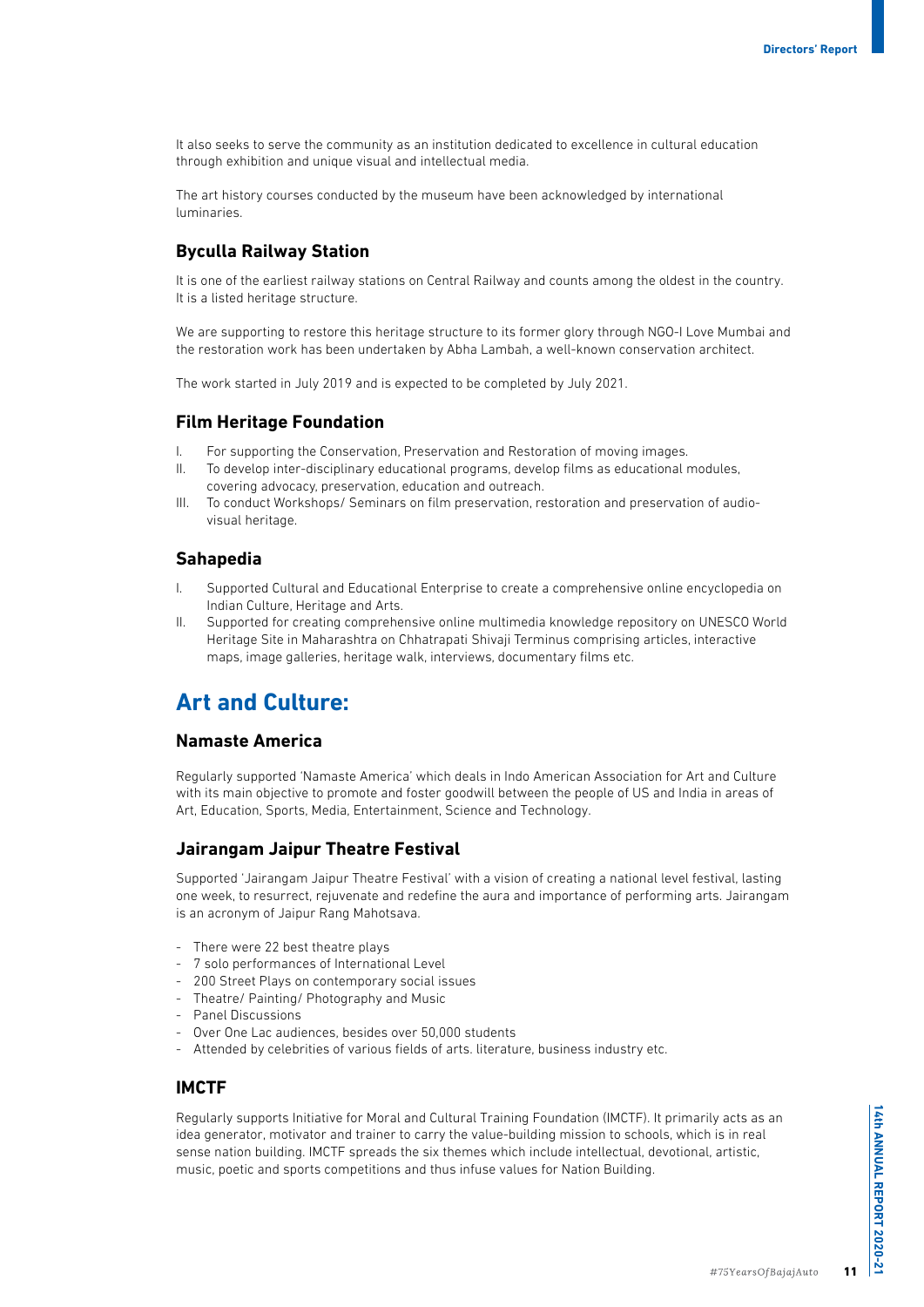The twin mottos of IMCTF:

- I. Everything in creation down to the tiniest atom is manifestation of the Divine
- II. Lead me from Darkness to Light

IMCTF thematic programs also include conservation of forests, protection of wild life, preserving ecology, sustaining environment, inculcating family and human values, fostering women's honour and instilling patriotism.

#### **Bonjour India and L'Alliance Francaise De Delhi**

Supports Bonjour India and L'Alliance Francaise De Delhi, an Indian Institution that teaches French and promotes cultural exchanges between France and India and also promotes Indo French partnership for global co-operation and promote Indo French events.

#### **National Centre for the Performing Arts (NCPA)**

Frequently supports NCPA, which is creator and curator of high-quality artistic events and it goes beyond the basic mandates and touches almost every aspect like teaching, conducting research, maintaining archives and libraries, promoting knowledge sharing in arts, our rich and vibrant traditional heritage of theatre, dance, music as well as catalysing new innovative work in the field of performing arts.

#### **New Acropolis India**

Supported Initiative "Empowering Real Change Leadership for a Better World" on the occasion of 150th birth anniversary of Mahatma Gandhiji.

The conference had 259 attendees and the event brought together distinguished leaders who have been striving to make a better world through tireless work in their various fields such as Education, Philosophy, Ecology, Anthropology, Governance, and Micro Finance and Corporate Social Responsibility.

#### **ANK**

Regularly supports 'ANK', a young theatre forum founded by well-known writer, actor director Late Shri Dinesh Thakur. Though he is no more, ANK is carrying forward his learning, prolificacy and his spirit of Innovation and Creation in theatre. They keep planning new production and at the same time, also expanding their arts in other parts of the country.

#### **The Rage Foundation**

Sponsored 'The Writers Bloc' to identify and nurture promising play-wrights and providing platform for creative talent, keeping artistic freedom in perspective and enhancing cultural engagement.

#### **Pt. Ajay Pohankar Foundation**

Promoting Hindustani Classical musicians, presenting personal interactions and Riyaaz sessions between students and legendary musicians, conducting lectures and demonstrations by masters for the benefit of the students.

#### **Karmashetra Educational Foundation (Mallika Sarabhai)**

For building Amphi Theatre – Asia's first green and sustainable public arts space. Use Arts to address issues such as gender discrimination, environment, health and education.

#### **Mijwan Welfare Society - Founder- Shabana Azmi**

Supported yearlong celebrations in the country and abroad with mushairas, plays, seminars, raag shayari programs etc., on the eve of Kaifi Azmi Saheb's Birth Centenary.

#### **Sangeetam Charitable Trust**

Supports the event called 'Rehmatein' performed by renowned Artists and proceeds are used to financially support the co-artists from Music Fraternity.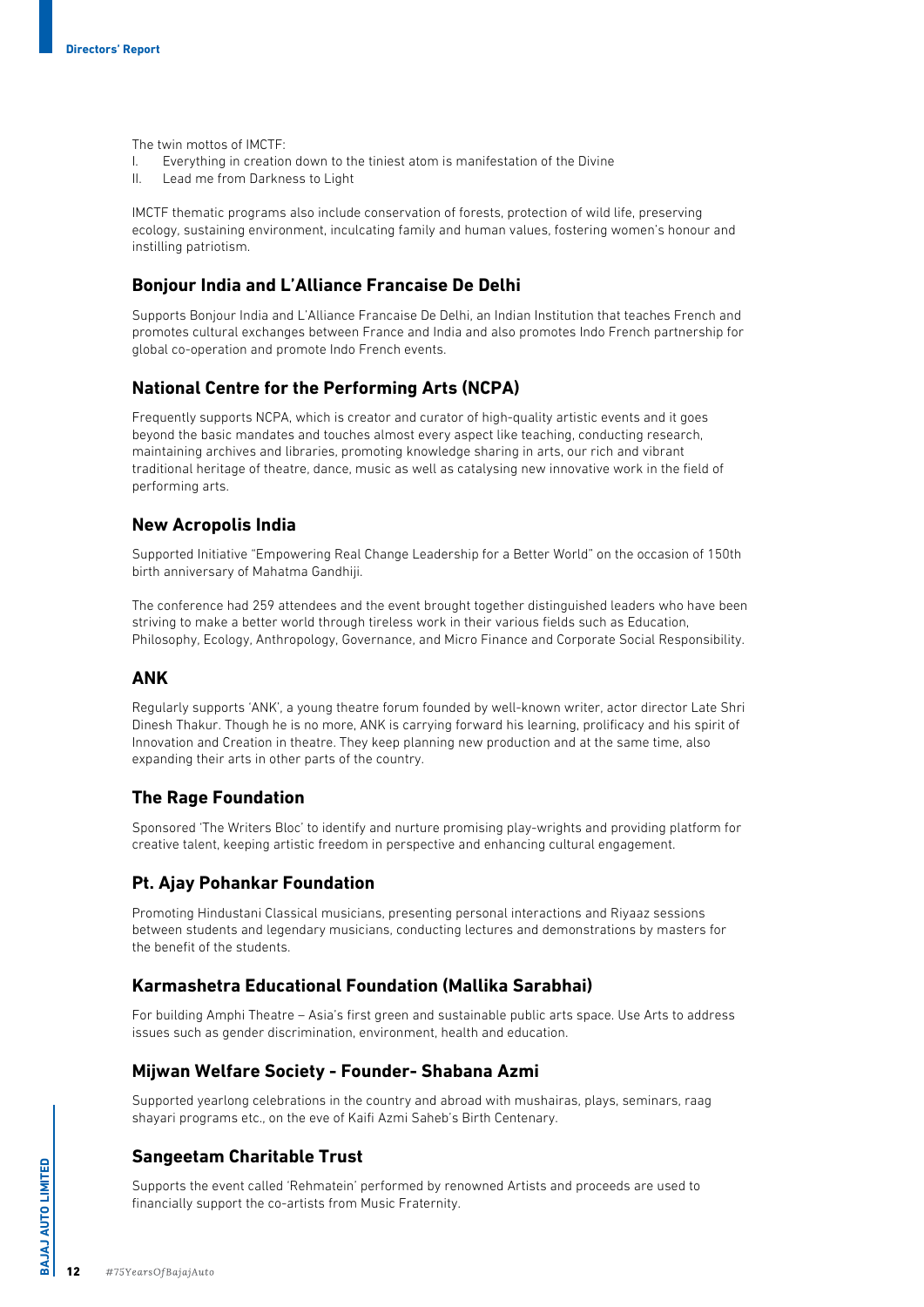#### **Surnai Theatre and Folk Arts Foundation**

Supported spreading social awareness through providing theatre performances, women and traditional folk arts, music, dance etc.

#### **Junoon**

To enhance and enrich India's culture by providing enabling platform to access the performing arts and to address social concerns, particularly urban ones, through the medium of theatre. Use arts and theatre to build stronger urban communities.

#### **ZHK Ustadgah Foundation**

To protect/ preserve and promote India's Musical and Cultural Heritage.

To expose younger generations for traditional Indian Music to prosper.

Partnering with schools to inculcate traditional Indian music into academic structure of educational institutions.

#### **Create Foundation**

- I. Providing internationally acclaimed plays. Top quality entertainment for all age groups.
- II. Speech and drama courses for children through holistic education.
- III. Promoting new and budding talent right from age of three and beyond.
- IV. Focusing on professionally talented and giving opportunities to gifted individuals.

#### **The Foundation**

For auctioning iconic pieces of memorabilia by the greatest Indians in their fields - Icons like Rahul Dravid (Cricket)/ Manjit Bawa (Sketches from Acrobat Series), Pandit Shivkumar Sharma (early Santoor) Guitar with sketch by Chris Martin, paintings of Atul Dodiya, flute of Pt. Hariprasad Chaurasia, Olympic Bronze Medal winning kit by Ms Mary Kom, Cartoons of four decades by R.K Laxman, Racquet and T-Shirt of Saina Nehwal, Paintings by Jogen Chaudhary etc. and proceeds of auction to be used for educational initiatives of children living in disconnected parts of India and helping eradicate sexual abuse through learning.

# **THE NON DISCRIMINATING TEMPLE**

#### **Laxminarayan Devasthan Trust**

Supported in renovation of the Laxminarayan Mandir, Wardha is a landmark in our social development, as it was the first temple to open its gates to the dalits (then untouchables).

#### **Promotion of Sports**

Bajaj Group is always in forefront for Promotion and Development of various Sports and supporting talented players.

We are also one of the major supporters of Ultimate Table Tennis League in India, which has for the first time positioned India on the global Table Tennis map and heralds a new era for the sports in the country.

We have been also regularly supporting OGQ (Olympic Gold Quest), which has hugely helped India's dream of bringing home Olympic Medals. Out of last eight Olympic Medals won by India, five of them were by athletes supported by OGQ.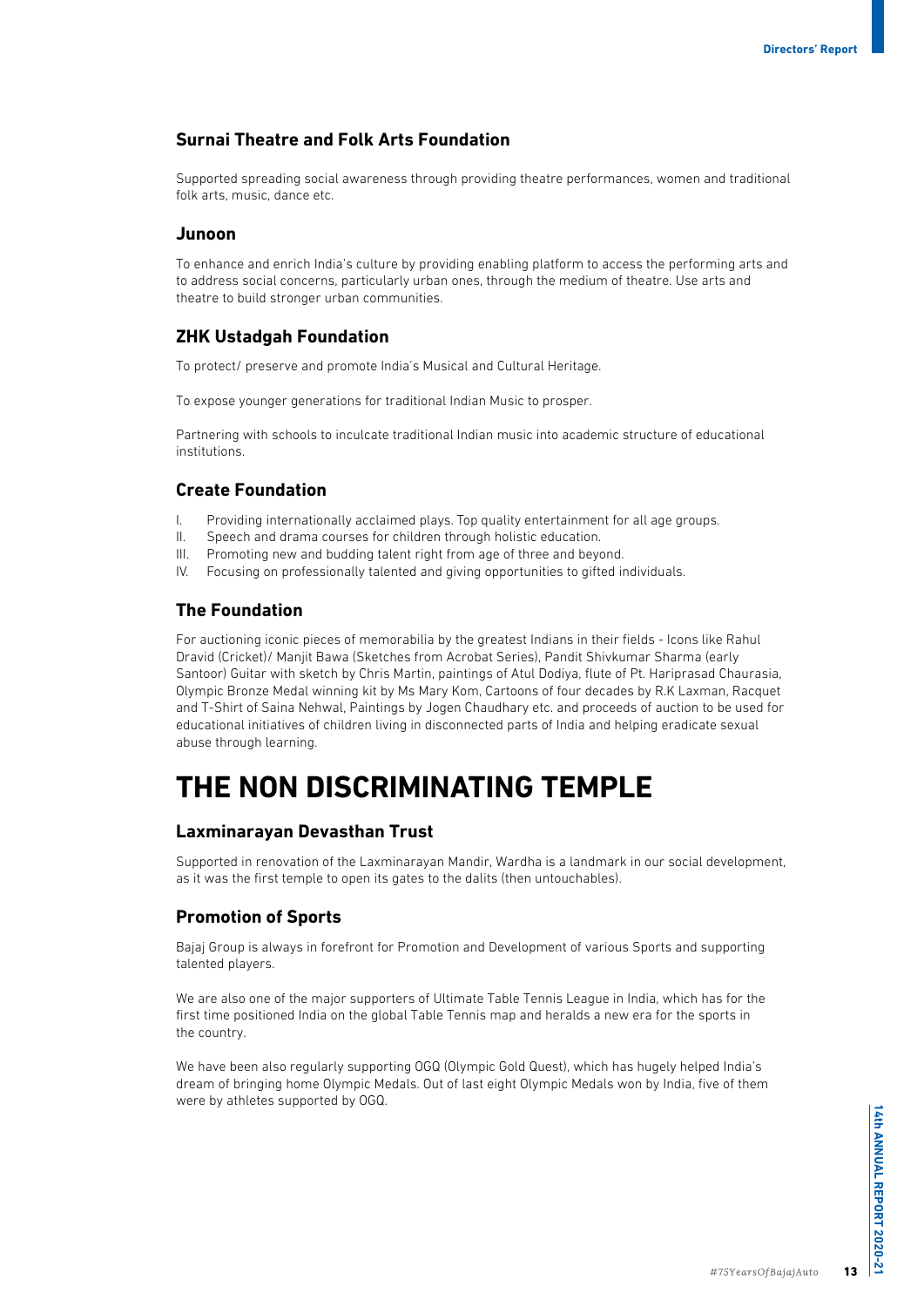# **Activities of some major Trusts**

## **Jamnalal Bajaj Foundation and Awards**

- <sup>l</sup> Since 1977, the Jamnalal Bajaj Foundation has been promoting Gandhiji's constructive programs and honouring people, who have aligned themselves with the Foundation's causes.
- For seventeen fruitful years, Shri. Ramkrishna Bajaj was the leading light of the Foundation. After his demise in 1994, the Foundation found an able successor in Shri. Rahul Bajaj who took over as its Chairman. Rahulji, along with a competent Board of Trustees has continued to nurture the activities of the Foundation.
- The Foundation has instituted four annual awards, each carrying a cash prize of  $\bar{\tau}$  10 lacs (or its equivalent in foreign currency), a citation and a trophy; to encourage people to continue with their exemplary work of community development. The awards are given to individuals for outstanding contribution in the fields of:
	- I. Constructive work on Gandhian ideologies
	- II. Application of science and technology for rural development
	- III. Development and welfare of women and children (instituted in memory of Smt. Jankidevi Bajaj)
	- IV. Promotion of Gandhian values outside India by individuals other than Indian citizens
- <sup>l</sup> To commemorate the birth centenary of Shri. Jamnalal Bajaj, the Foundation presented a special award to Dr. Nelson Mandela in 1990, which consisted of  $\overline{\xi}$  5 lacs a citation and a specially sculptured trophy signifying Dr. Mandela's fight for freedom.
- <sup>l</sup> The Jamnalal Bajaj Awards are regarded as the most coveted ones in the field. The stature of the members of the Council of Advisers and Selection Panels has played a pivotal role in maintaining the integrity of the awards. Over the years, Presidents and Prime Ministers of India, Chief Ministers, Finance Ministers, Social and Spiritual Leaders and Nobel Laureates have graced the award functions as Chief Guests.
- <sup>l</sup> The Jamnalal Bajaj Foundation is also committed to the rural development activities in the Wardha district. The Foundation substantially funds programs which facilitate economic development, hygiene and health care, child and adult education, women and child welfare and alternative use of natural resources. Of special significance is the Foundation's financial contribution to widows and children of farmers of the Vidarbha district who have committed suicide.
- <sup>l</sup> Unfortunately, due to exceptional circumstances and uncertainties caused globally by Covid-19 Pandemic, the Jamnalal Bajaj Awards 2020 was cancelled for the first time in the history, right since the institution of the award in the year 1978. This was done as a measure of abundant precaution and to support the health and wellbeing of all.

# **Lifeline for Women**

#### **Hamaara Sapna**

- <sup>l</sup> Project Hamaara Sapna, initiated by Ms. Minal Bajaj for Jamnalal Bajaj Seva Trust, endeavours to transform the lives of women residing in the slums of Mumbai with education, empowerment and entrepreneurship.
- <sup>l</sup> Hamaara Sapna was initiated in 2012. The project involves a four tier program to help women realize their potential, both as individuals and as professionals. Women are trained in life skills, basic sewing and tailoring techniques, advanced designing and market and fashion trends. They get hands-on practical training with industry professionals and are provided with employment and business development opportunities. Hamaara Sapna proposes to provide an outlet as a platform; to conduct, manage and run small scale enterprise solely by the beneficiaries, where they can sell the clothes designed by them.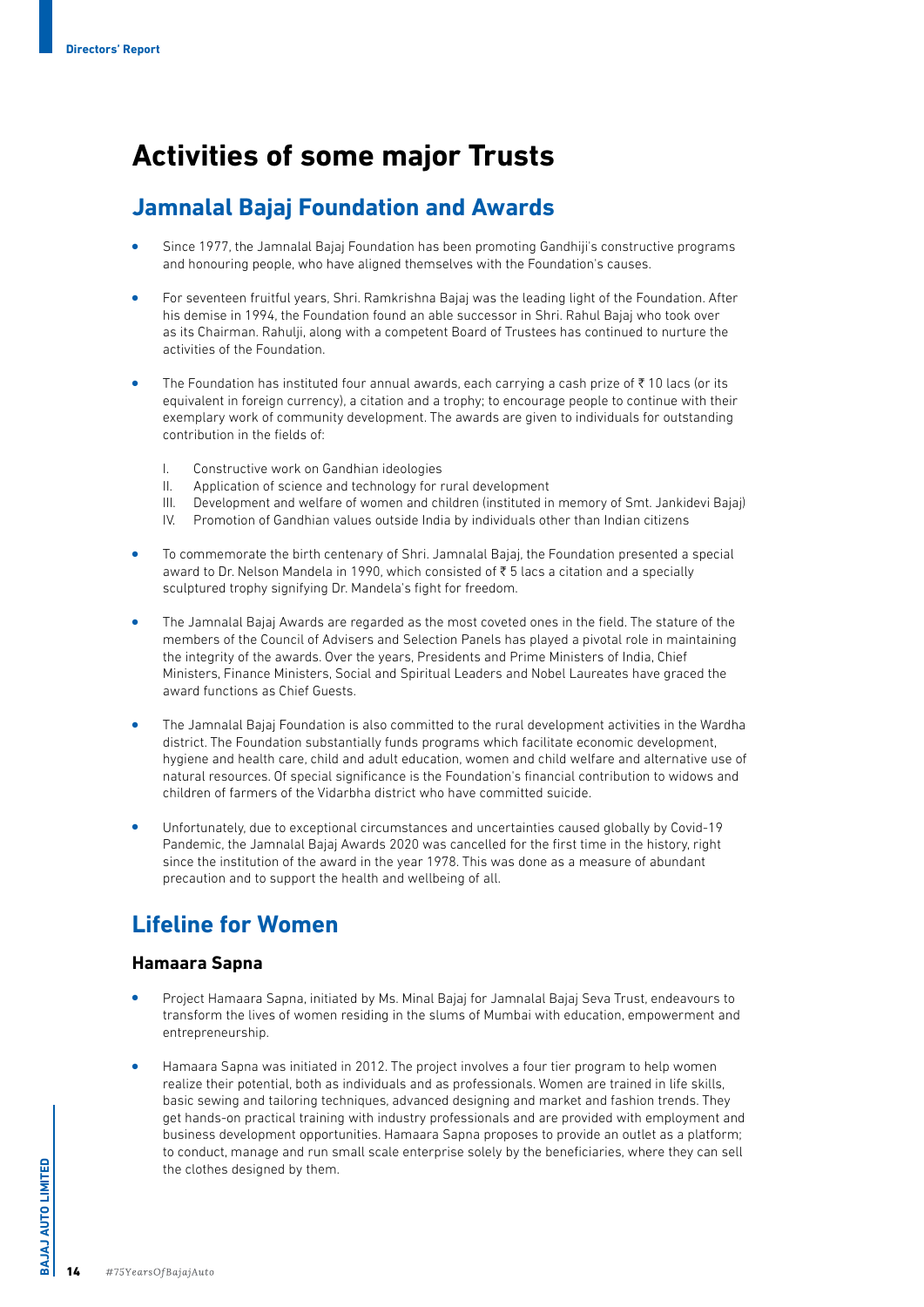- The project also propagates the use and concept of Khadi. The vision of empowering the society is also linked to the upliftment of the rural women and communities residing in Wardha by importing the Khadi material spun and woven by them for stitching clothes by the Hamaara Sapna women in Mumbai; thus, reaping benefits to the rural women as well. With project Hamaara Sapna, marginalised women in urban and rural areas are empowered to fashion a better tomorrow for themselves.
- Life skills and holistic development activities are also conducted for uplifting the women, which include communication skills, spoken english, computer knowledge, finance management, personality development, legal and social aspects, health and hygiene, yoga, civic awareness, time management, etc.
- <sup>l</sup> This year despite Global Pandemic Covid-19, from April 2020 onwards, we continued conducting all the major activities online and received mind boggling response from all these beneficiary women. Because of Covid Pandemic lockdown, all the businesses were closed and families of these ladies had no means of earning or eating. Therefore, we have couple of times distributed survival kits comprising of dry ration, medicines of immunity booster, sanitary napkins, soap, mask, hand sanitizers etc. to all the beneficiaries.

## **Jankidevi Bajaj Gram Vikas Sanstha (JBGVS)**

JBGVS is a registered Society and a Trust, founded in 1987. It is an apolitical and secular rural development organisation. It aims to act as a catalyst and assist the participating rural community for their own development in the selected 297 villages of Pune, Aurangabad and Wardha Districts of Maharashtra, Sikar District in Rajasthan and Udhamsinghnagar District of Uttarakhand. Since its inception in 1987, JBGVS has been involved in implementing integrated rural and urban development programmes towards improving the quality of life of the poor and economically weaker sections of the society. The major focus has been to improve primary education, health, environment and livelihood.

### **Shiksha Mandal, Wardha**

Shiksha Mandal was established in 1914. It was started as a boy's hostel. Then between 1919-39, it was running as a school, the Navbharat Vidyalaya.

In 1937, the country's first Education Conference was organized by Shiksha Mandal. Gandhiji presided over it and the concept of Nayee Talim was given shape in this conference.

In 1940, it established the first Commerce College in the region. From there, it has grown into eight institutions of higher learning, seven at Wardha and one at Nagpur, with over 11,000 students. six of these are aided by the Government. These include two Colleges of Commerce, two Agriculture institutions, two Engineering institutions and a College of Science and a College of Rural Services. Each is a leader in its field in the region.

Out of above colleges, two Colleges, the Bajaj College of Science at Wardha and GS College of Commerce at Nagpur are the only aided Autonomous Colleges in Vidarbha. The Bajaj College of Science and GS College of Commerce at Wardha have been figuring in the prestigious list of Best Colleges in the Country of "India Today" magazine. Ramkrishna Bajaj College of Agriculture, one of the above colleges, was recently approved by the Government of Maharashtra to issue Soil Health Cards to farmers, the only agricultural college in Maharashtra to receive such an approval.

Students of college excel in academics, sports and extra curricular activities like NSS and NCC. More than half the merit list of Nagpur University in Commerce subjects consists routinely of its students. Shiksha Mandal does not advertise and almost all its programs have waiting list of students.

Believing that technology is the key to the future, it set up the Bajaj Institute of Technology (BIT) at Wardha in 2017 at a cost, excluding land, of  $\bar{\tau}$  900 Million. This was funded almost completely by Bajaj Trusts.

During the year, BIT justified the confidence in it by its students winning 2 prizes of  $\bar{\tau}$  1 lac each in the National Hackathon competition organized by HRD Ministry. This puts it among the top 100 Engineering colleges in the country. BIT faculty are also helping the Jankidevi Bajaj Gram Vikas Sanstha's work in irrigation in the district.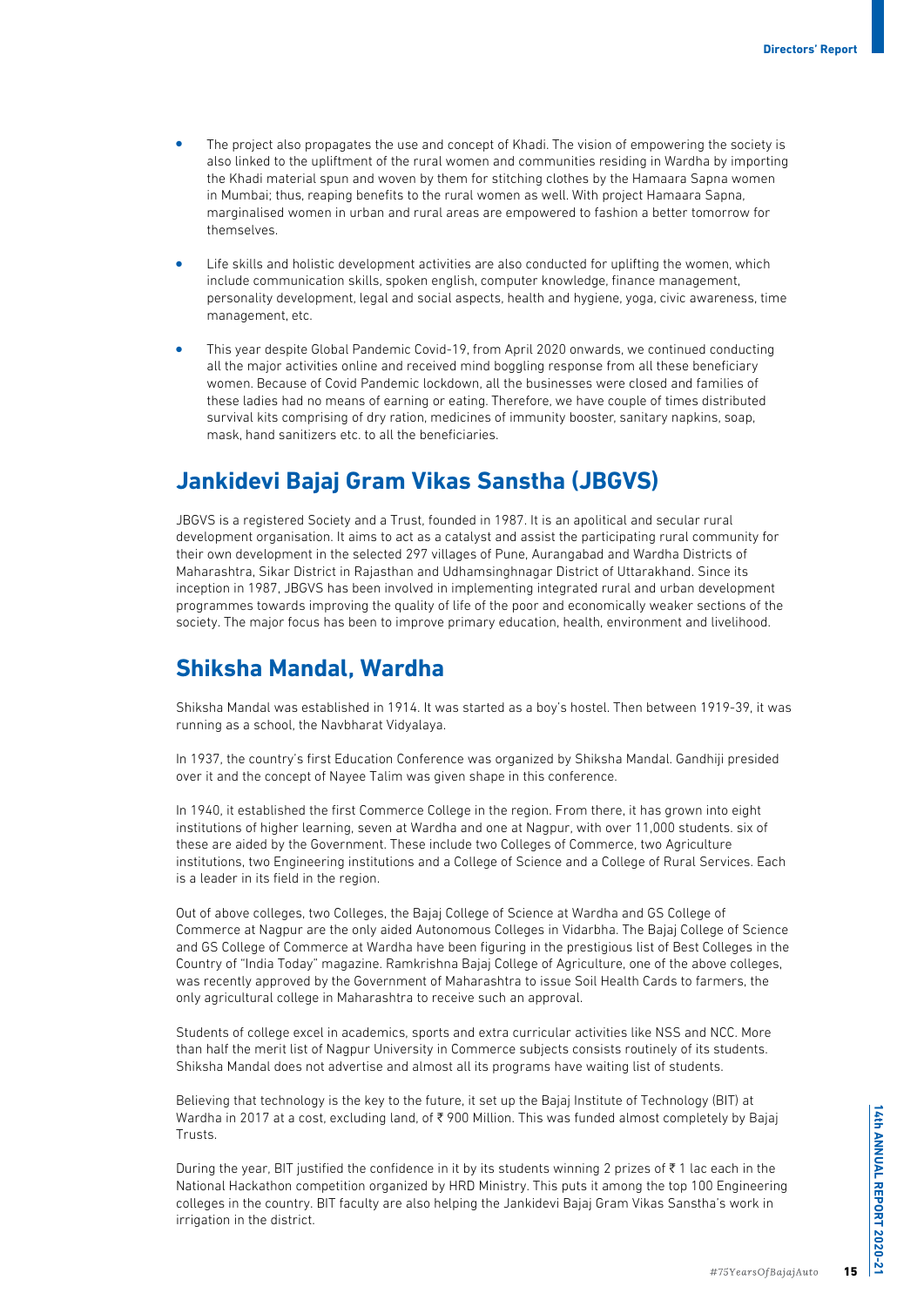BIT students are being exposed to industry early on. Bajaj Auto engineers took some sessions at BIT in 2019-20, but were unable to do so in 2020-21. Its industry oriented approach attracted two senior executives from Infosys and Ashok Leyland to join it as faculty.

Shiksha Mandal is, as any educational institution should be, a need blind institution and all meritorious students get access to it, irrespective of their ability to pay. Being government aided, its fee structure is extremely low, averaging  $\overline{\tau}$  3,000 per year for a majority of its students. But they have all the required facilities. Even at BIT, its fees at ₹95,000 a year is amongst the lowest in the region and a fifth of what is charged by another major Indian industrial group at its Engineering institution.

The academic year 2020-21 was a challenging year, but all classes were held online. However, most of our students do not have laptops and hence this had its limitations. At GS College of Commerce, Nagpur, which is Autonomous, exams were held online, but in the long answer and not multiple choice mode.

A new girl's hostel, with half the funding from UGC, was completed at Nagpur. The 2 Autonomous Colleges received grants of  $\overline{\xi}$  2 Crores each from the Government. This enabled a new classroom complex, which would make the Nagpur Commerce College a single shift one and a new lab complex at Wardha's Science College.

Hostels cum Faculty housing project at BIT of ₹ 300 million would be started in 2021 and completed within three years. It is being funded by Bajaj Auto's CSR programme.

### **Bajaj Science Education Centre, Wardha**

Bajaj Science Education Centre was set up in 2007 for school students to enjoy science; For them to think and do. It consists of five laboratories with a group of ten students at a time being mentored by a teacher. Starting from a modest 1,000 sq. ft. hall, it is housed since 2009 in a 30,000 sq. ft. facility, set in four acres of greens. Access is only for the meritorious and every meritorious student is granted access irrespective of his/her ability to pay the modest fees of  $\bar{\tau}$  2,500 per year.

448 students in the 6th-9th Std. were enrolled from 35 schools of Wardha district. Because of the pandemic, regular sessions were conducted through online mode. It has been challenging, but the institution and the students have adapted well.

Experiments were demonstrated and discussed during the sessions. Students were also given some projects/tasks to perform at their home. Simulations based online tools were utilized to make the sessions interactive and engaging. E-contents were developed and shared with the students. Many videos on demonstrations/Stories on science were released on our you tube channel. Quiz/test/ competitions were conducted using google applications with online proctoring tool. Special batches were engaged for competitive exams and some online workshops were also conducted.

Senior professors in science education from Mumbai, New Delhi, Nagpur, Kolkata, Kanpur & Pune conducted virtual workshops/ theory sessions for the students. Teacher's training programme in association of Vigyaan Pratibha (Programme of HBCSE, TIFR, Mumbai) was also conducted, where 20 teachers from Vidarbha region were trained online for activity-based learning.

A virtual science talk series on the weekend was initiated, which was broadcast through our social media platforms (you tube/facebook). Till date, 25 such sessions were broadcast where experts in science education/ scientists from National institutes were invited to deliver some activity/ popular talk/science stories. Dr. Somak Raychoudhary (Director, IUCAA, Pune), Prof. Dipankar Banerjee (Director, ARIES, Nainital), Padmashri Prof. HC Verma (IIT Kanpur), Padmashri Prof. G.D. Yadav (Former Vice-chancellor, ICT, Mumbai) and many such eminent personalities contributed to this series. It has connected curious minds across the country and was open for everyone to attend. Most of the episodes reached more than 1,000 views within a day.